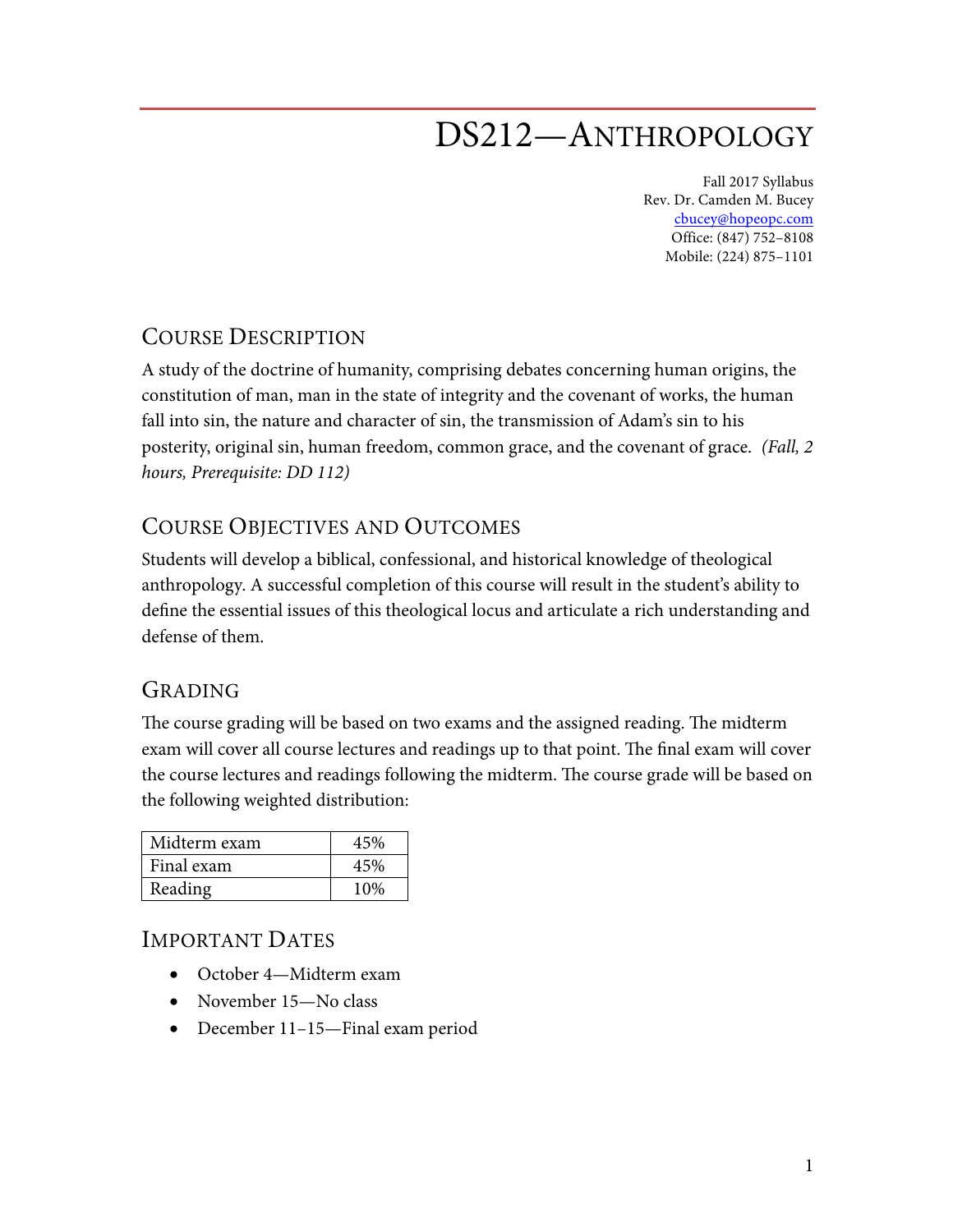# COURSE OUTLINE

- 0. Introduction and Orientation
	- 0.1. Course Introduction and Guidelines
	- 0.2. Redemptive-Historical Hermeneutics
	- 0.3. Systematic and Biblical Theology
- 1. Man Created in the Image of God
	- 1.1. The Biblical Account
	- 1.2. The Image of God
		- 1.2.1. Historical Views of the Image of God
		- 1.2.2. The Image of God in Biblical and Systematic Theological Perspective
		- 1.2.3. Implications of the Image of God: Dominion and Offices
		- 1.2.4. The Eschatology of the Image
	- 1.3. Human Constitution: Man as Psycho-Somatic Unity
		- 1.3.1. Dichotomy/Trichotomy
		- 1.3.2. Creationism and Traducianism
		- 1.3.3. Faculty Psychology and the Unified Operations of the Soul
	- 1.4. Contemporary Views and Applications
- 2. Man's Relationship to God
	- 2.1. The Covenant of Works
		- 2.1.1. Historical Overview
		- 2.1.2. Voluntary Condescension and Merit
	- 2.2. The Fall
		- 2.2.1. Original and Actual Sin
		- 2.2.2. The Imputation of Adam's Sin
		- 2.2.3. *Excursis:* The Historical Adam
	- 2.3. Free Moral Agency
		- 2.3.1. Exegetical and Theological Considerations
		- 2.3.2. Historical Views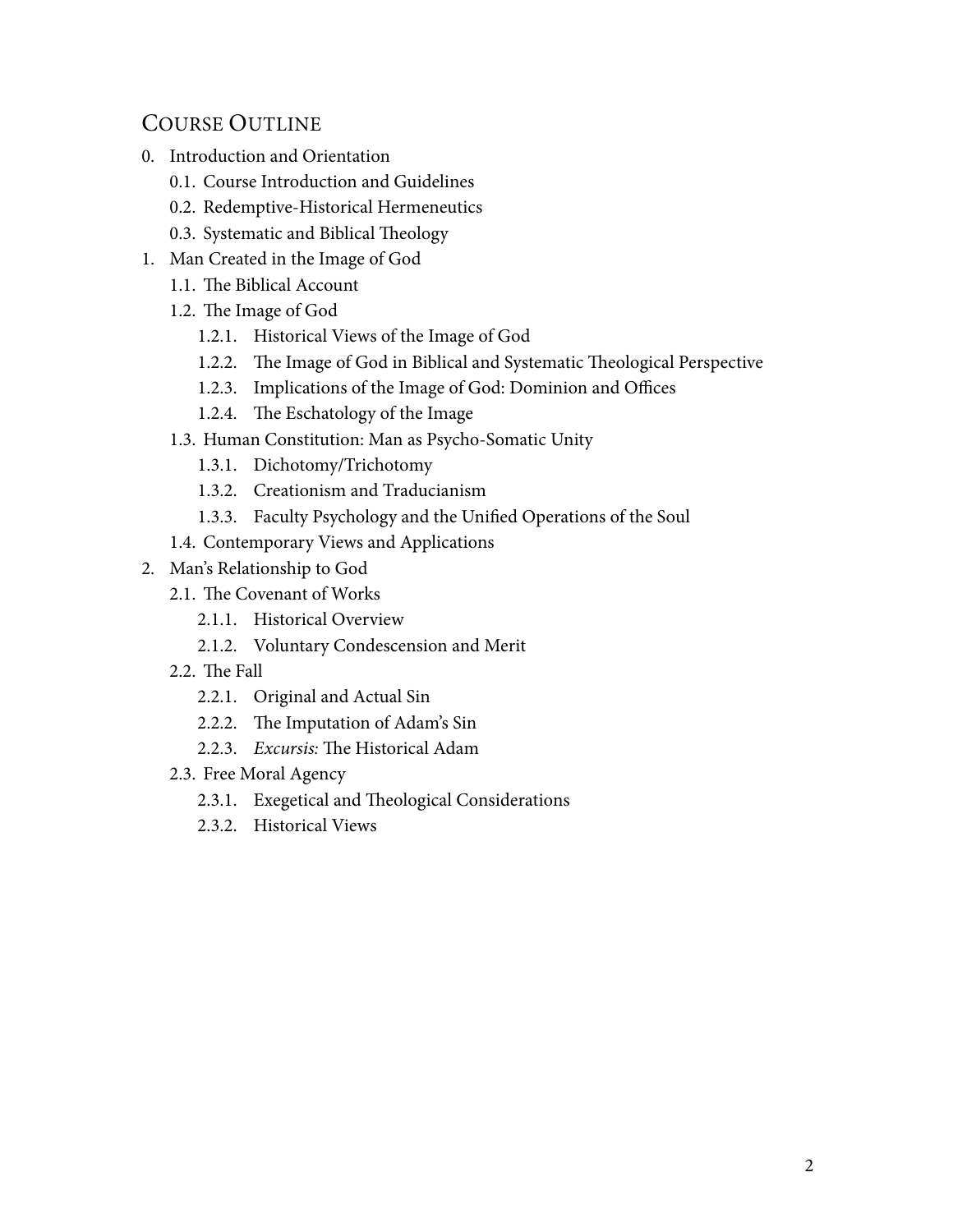### READING SCHEDULE

The following is a guideline for reading materials in preparation for the lectures. It is best to read each section of the assigned materials prior to its corresponding lecture so that you may integrate and interact with the material presented in class.

SECTION ONE (COMPLETE FOR MID-TERM)

Geerhardus Vos, *Biblical Theology*, 3–40. [8/30]

John Murray, *Collected Writings of John Murray*, Vol. 2, 3–46 (chs. 1–4).

9/6 Chapters 1, 2, 4 9/27 Chapter 3

Herman Bavinck, *Reformed Dogmatics: God and Creation,* Vol. 2, 530–588*.*

9/6 pp. 530–562 9/20 pp. 563–588

Charles Hodge, *Systematic Theology*, Vol. 2, 92–122. [9/6]

Francis Turretin, *Institutes of Elenctic Theology*, volume I, 569–589. [9/20]

#### SECTION TWO (COMPLETE FOR FINAL EXAM)

Meredith G. Kline, *Kingdom Prologue*, 14–117.

10/11 pp. 1–57 10/18 pp. 58–117

John Murray, *Collected Writings of John Murray*, Vol. 2, chs. 5–9.

| 10/21 | Chapter 5        |
|-------|------------------|
| 11/1  | Chapters 7, 8, 9 |
|       | 11/29 Chapter 6  |

John Murray, *The Imputation of Adam's Sin* (entire book). [11/8]

Herman Bavinck, *Reformed Dogmatics: God and Creation,* Vol. 2, 511–529; 589– 620*.*

11/22 pp. 511–529 11/29 pp. 589–620

Herman Bavinck, *Reformed Dogmatics: Sin and Salvation in Christ.* Vol. 3, 25–232.

11/1 pp. 25–74 11/8 pp. 75–190 12/6 pp. 191–232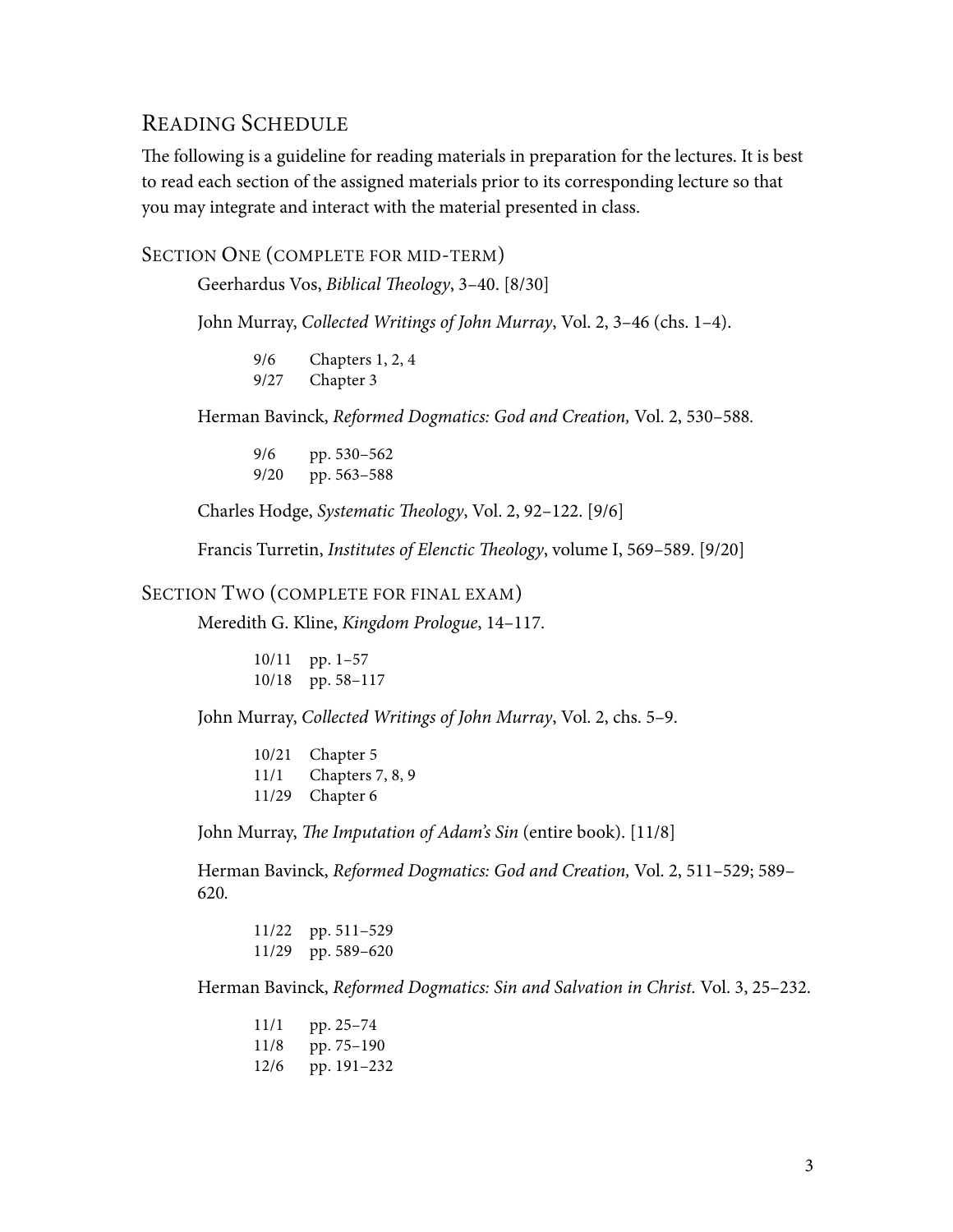#### RECOMMENDED READING

J. Mark Beach. *Christ and the Covenant: Francis Turretin's Federal Theology as a Defense of the Doctrine of Grace.* Reformed Historical Theology, edited by Herman J. Selderhuis, et al. Gottingen: Vanderhoeck & Ruprecht, 2007. Pp. 78–324. [10/18]

J. Mark Beach, *Piety's Wisdom: A Summary of Calvin's* Institutes *with Study Questions*. Reformation Heritage Books, 2010. Pp. 38–130.

| 9/6  | pp. $38-65$ ( <i>Institutes</i> 1.10–15)       |
|------|------------------------------------------------|
| 11/1 | pp. 66–105 ( <i>Institutes</i> 1.16–18; 2.1–5) |
| 12/6 | pp. 106-130 ( <i>Institutes</i> 2.6-11)        |

G. C. Berkouwer, *Man: The Image of God*, 67–147, 279–309. [9/13]

Thomas Boston, *Human Nature in Its Fourfold State* (Carlisle, Pennsylvania: Banner of Truth Trust, 1989). [11/29]

Louis Berkhof, *Systematic Theology*, 181–261.

8/30 pp. 181–190 9/27 pp. 191–201 9/6 pp. 202–210 10/11 pp. 211–218 11/1 pp. 219–236 11/8 pp. 237–261

Iain Campbell, *The Doctrine of Sin*, 3–87, 139–257. [11/1]

John Cooper, *Body, Soul, and Life Everlasting*, 7–72, 110–157 (chs. 1–3, 6–7). [9/27]

Meredith G. Kline, *Images of the Spirit*, 13–56 (chs. 1–2). [9/20]

Francis Turretin, *Institutes of Elenctic Theology*, Vol. 1, 462–488; Vol. 2, 710–724.

11/29 Vol I, 462–488 10/11 Vol II, 710–724

William Van Doodewaard, *The Quest for the Historical Adam: Genesis, Hermeneutics, and Human Origins* (Grand Rapids, Reformation Heritage Books, 2015).